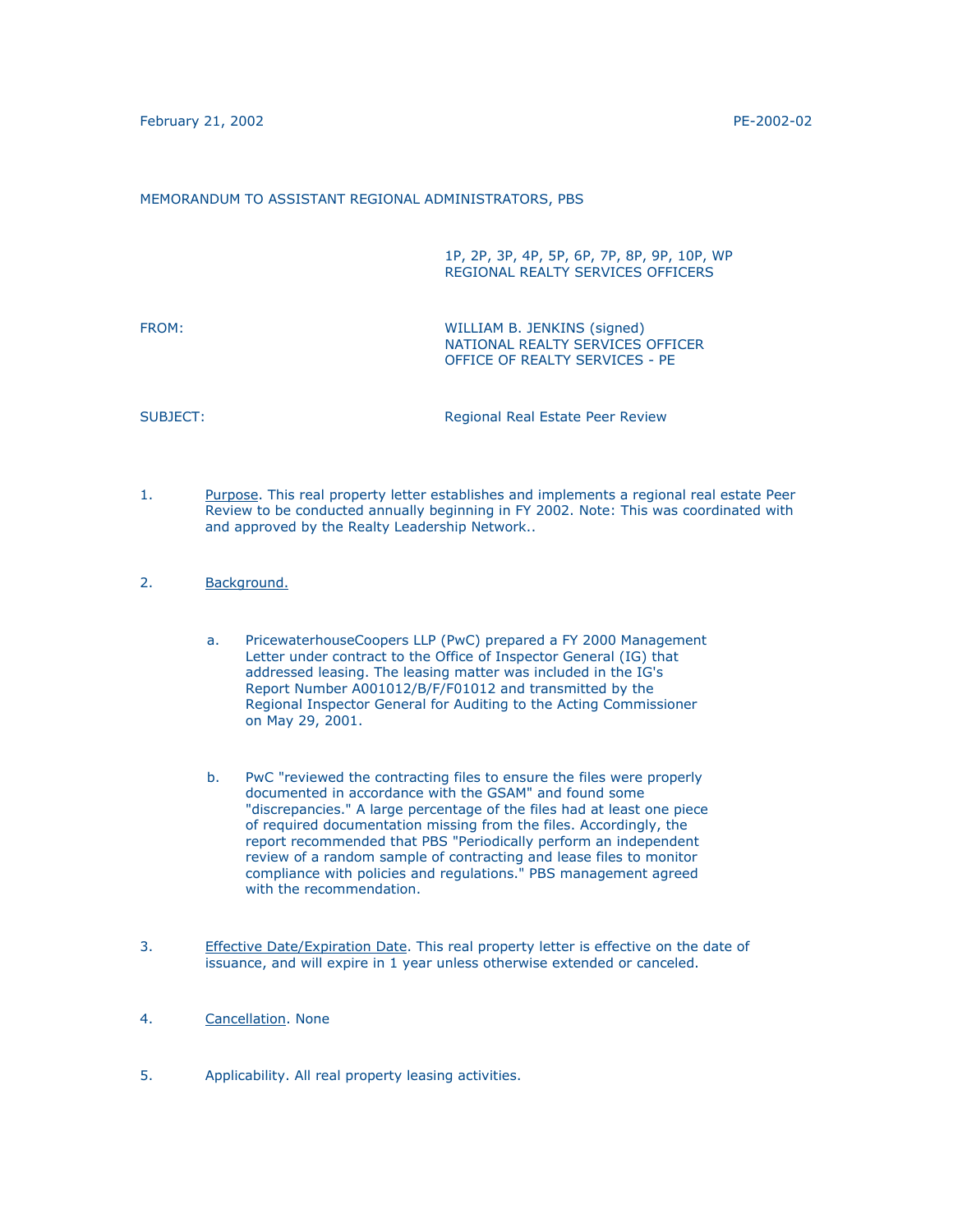6. Instructions/Procedures. Review process is attached.

Attachment

ATTACHMENT

## **Peer Review Process**

- 1. The Office of Realty Services, Central Office, will implement Peer Reviews of the regional Realty Services program to identify innovative best practices for national implementation, as well as to ensure that Regional Real Estate Programs are consistent with National initiatives and current policy.
- 2. The Office of Realty Services will identify a team of three to four PBS Realty Services Professionals from the Regions and Central Office to conduct the Peer Reviews. Each fiscal year, a minimum of three regions will be selected for the Peer Review. At the present time, results of the Peer Review will not be scored.
- 3. After each Peer Review, the Region will be given a debriefing of the Peer Review Teams findings and recommendations. The debriefing will include recommendations of any regional practices that could elevate the National Real Estate Program, if implemented nationally. The debriefing will also identify opportunities for improvement, if any, within the reviewed region. The Review will be based on the following:
	- a. The Peer Review Team will review up to twenty lease files per region. Leases to be reviewed must have been effective on or after October 1, 2001. The sample will be taken from the top half of the region's leases in terms of annual cost.

b. Lease Review:

(i) All file documentation identified in the current edition of the Lease File Index is considered required documentation and therefore shall be part of the lease file The Peer Review